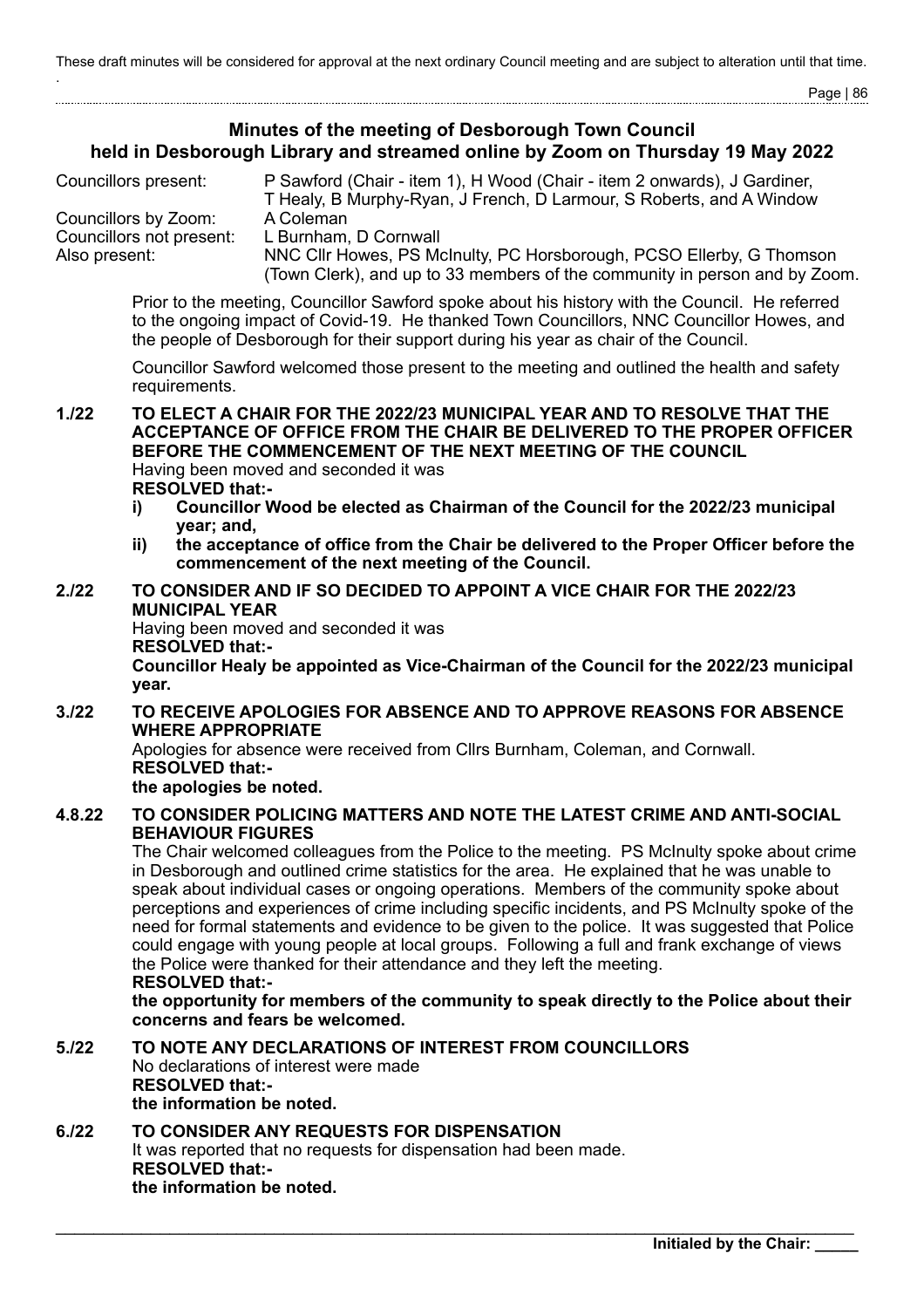# **7./22 TO APPROVE THE MINUTES OF THE MEETING HELD ON 21 APRIL 2022** The minutes of the meeting held on 21 April 2022 had been circulated and it was **RESOLVED that:-**

**the minutes be confirmed and signed by the Chair.**

# **8./22 TO HEAR REPRESENTATIONS FROM MEMBERS OF THE PUBLIC**

A member of the public spoke about the proposed natural play area on Desborough Greenspace, the money set aside for youth engagement, and about the travellers' encampment. With regard to the Greenspace it was stated that an update would be provided. In connection with the youth work project it was stated that there had been initial discussions with NNC. NNC Cllr Howes stated that the NNC had a team trying to help the travellers who would be moved on.

Another member of the public referred to the Desborough Carnival to be held on 25 June 2022 and asked Councillors to act as marshals.

### **9./22 TO CONSIDER ANY UPDATE ON THE LAWRENCE FACTORY SITE AND THE DESBOROUGH CONSERVATION AREA**

It was reported that there was still apparent interest from Aldi. NNC Cllr Howes stated that the supermarket was now seeking pre-application advice from Historic England which he described as a good step. In connection with the position of Historic England as previously reported the Council discussed options for challenging or changing Historic England's views. **RESOLVED that:-**

#### **the information be noted.**

#### **10./22 TO RECEIVE ANY REPORTS FROM UNITARY COUNCILLORS** NNC Cllr Howes stated that he had nothing further to report. **RESOLVED that: the information be noted.**

# **11./22 TO RECEIVE ANY REPORTS FROM COMMUNITY GROUPS AND REPRESENTATIVES RESOLVED that:-**

**consideration of the matter be deferred to a future meeting.**

# **12./22 TO RECEIVE AND COMMENT ON MATTERS IN THE PLANNING AND LICENSING REPORT** Extracted from the report of the Town Clerk:-

*The Council is REQUESTED to consider making comment on any planning or licensing matter set out in Appendix A (any other applications notified before the meeting will be added to the list).* In connection with DEED/0044/1601 (Modification/Variation of Agreement) it was noted that there had been no meaningful consultation and no reasons given for the changes which had apparently been agreed by an officer of the North Northamptonshire Council. **RESOLVED that:**

- 
- **iii) the Council's opposition to the changes be registered; and; iv) Bellway be asked to consult the Town Council on the proposals.**

# **13./22 TO RECEIVE A REPORT FROM THE EVENTS COMMITTEE ON THE PREPARATIONS TO MARK THE QUEEN'S PLATINUM JUBILEE**

\_\_\_\_\_\_\_\_\_\_\_\_\_\_\_\_\_\_\_\_\_\_\_\_\_\_\_\_\_\_\_\_\_\_\_\_\_\_\_\_\_\_\_\_\_\_\_\_\_\_\_\_\_\_\_\_\_\_\_\_\_\_\_\_\_\_\_\_\_\_\_\_\_\_\_\_\_\_\_\_\_\_\_\_

It was reported that the Committee had made preparations for the event and thanks were expressed to Councillors for their help in making the event a success. **RESOLVED that:-**

#### **the information be noted.**

# **14./22 TO RECEIVE A REPORT FROM THE NEIGHBOURHOOD PLAN COMMITTEE RESOLVED that:-**

**consideration of the matter be deferred to a future meeting.**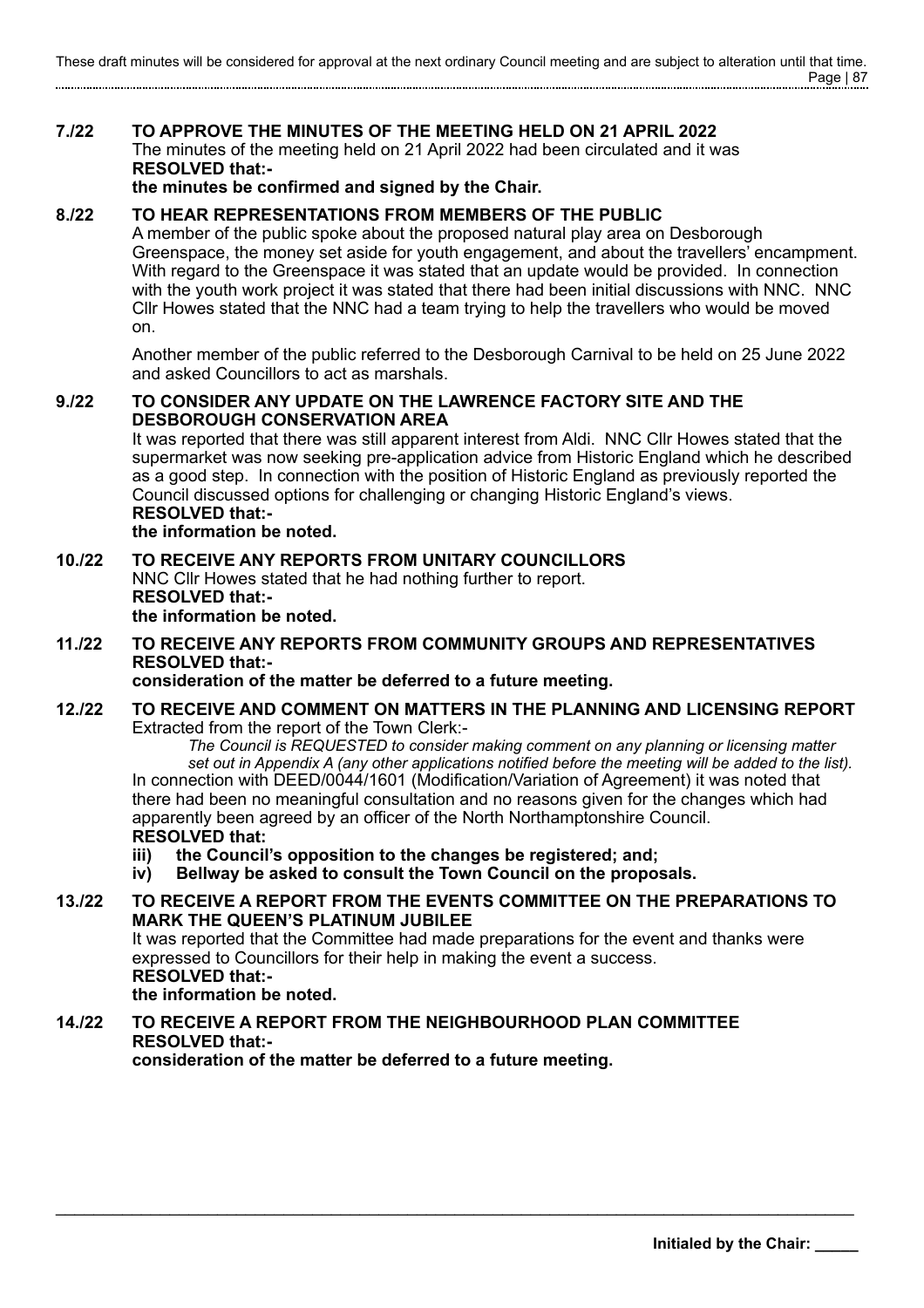# **15./22 TO RECEIVE ANY UPDATE AND DETERMINE ACTION ON THE PROPOSED ONE-WAY SYSTEM AND PARKING RESTRICTIONS GLADSTONE STREET / NICHOLS STREET** Extracted from the report of the Town Clerk:- *The Council is REQUESTED to consider any information received.* It was noted that NNC had indicated that if approved works were scheduled to take place in July 2022. **RESOLVED that: the matter be considered at the next meeting. 16./22 TO DETERMINE ANY CHANGES TO CONSTITUTIONAL AND POLICY DOCUMENTS** Extracted from the report of the Town Clerk:- *The Council's various policies and procedures set out on the Council's website are reviewed regularly. The opportunity has been taken to update the documents with the most up to date guidance and templates from NALC and SLCC.*  **RESOLVED that: consideration of the matter be deferred to a future meeting. 17./21 TO RECEIVE AN ORAL UPDATE ON PROJECTS RESOLVED that: consideration of the matter be deferred to a future meeting. 18./22 TO CONSIDER AND IF SO RESOLVED TO APPOINT TO COMMITTEES, ADVISORY PANELS, AND AREAS OF RESPONSIBILITY RESOLVED that: i) previous Members and volunteers be reappointed; ii) the post of road safety warden be deleted. 19./22 TO CONSIDER THE APPOINTMENT OF REPRESENTATIVES TO OUTSIDE BODIES RESOLVED that: iii) Cllrs Gardiner and Sawford be appointed to the Desborough Pocket Park Committee; iv) Cllr Burnham be authorised to attend the Rothwell North Working Party reporting back to the Council. 20./22 FINANCE MATTERS 20.1./22 TO APPROVE THE FINANCE REPORT RESOLVED that: consideration of the matter be deferred to a future meeting. 20.2./22 TO CONSIDER AND IF SO RESOLVED TO APPROVE ACCOUNTS FOR PAYMENT AND NOTE PAYMENTS MADE** Extracted from the report of the Town Clerk:- *The report set out at Appendix C details those invoices and payments for payment, those authorised in accordance with the scheme of delegation, and those where payment is by continuous authority. Details in the report may be updated before the meeting as information is*

*received. The Council is RECOMMENDED to approve payments.*

**RESOLVED that:-**

**consideration of the matter be deferred to a future meeting.**

\_\_\_\_\_\_\_\_\_\_\_\_\_\_\_\_\_\_\_\_\_\_\_\_\_\_\_\_\_\_\_\_\_\_\_\_\_\_\_\_\_\_\_\_\_\_\_\_\_\_\_\_\_\_\_\_\_\_\_\_\_\_\_\_\_\_\_\_\_\_\_\_\_\_\_\_\_\_\_\_\_\_\_\_

*The meeting closed at 21:30*

*Chairman:*

*Date:*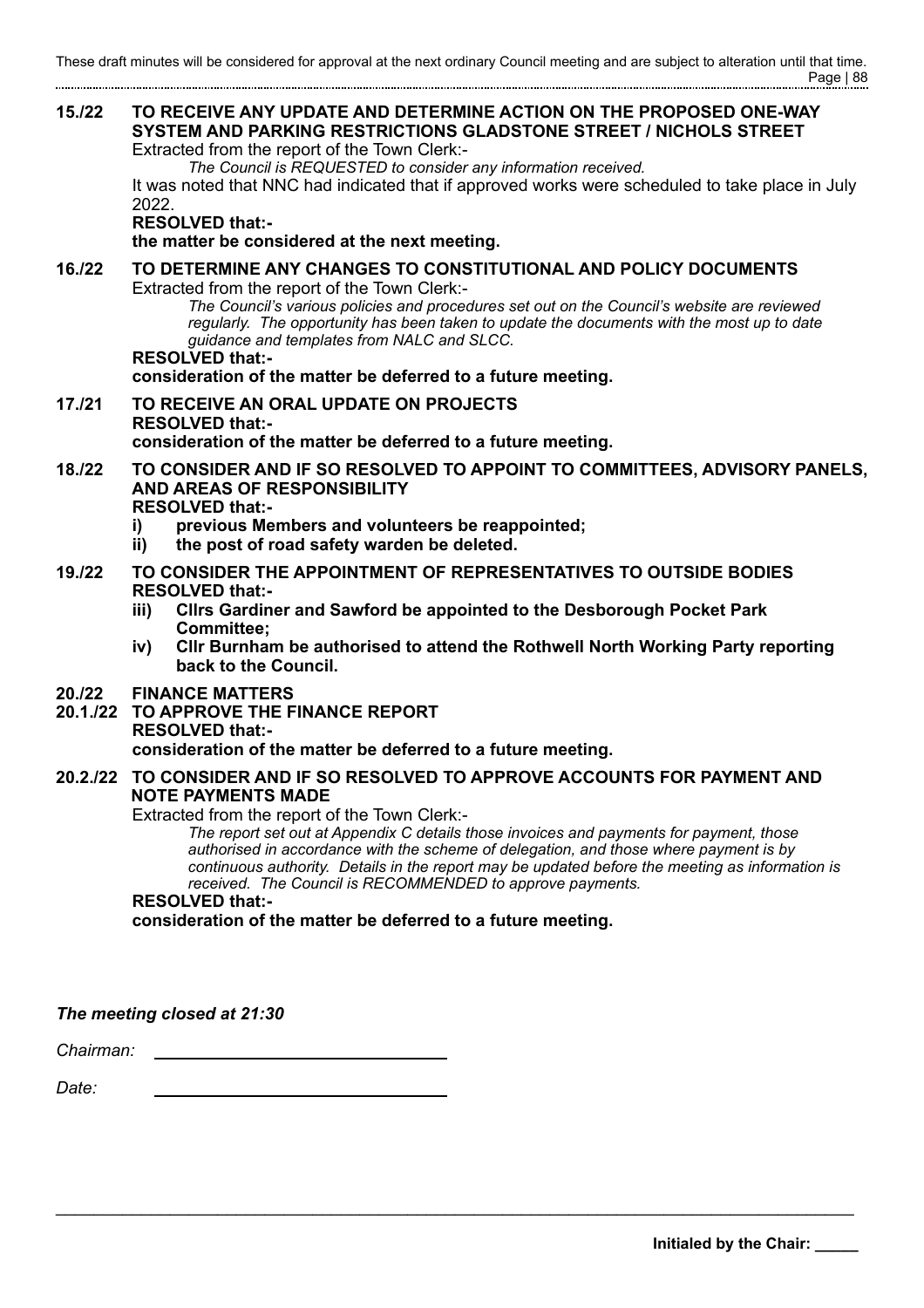These draft minutes will be considered for approval at the next ordinary Council meeting and are subject to alteration until that time. Page | 89

# **Appendix A**

#### **Desborough Town Council 19 May 2022**

## **Planning and Licensing Report**

Click the underlined text to go to details of the application on the Planning Portal of North Northamptonshire Council (link is outside the Town Council's control).

## **A. Planning Report**

[NK/2022/0232](https://www.kettering.gov.uk/planningApplication/131830)

Location: 36 Breakleys Road, Desborough Proposed development: Single storey rear extension

### [NK/2022/0233](https://www.kettering.gov.uk/planningApplication/131823)

Location: 37 Breakleys Road, Desborough Proposed development: Two storey side extension

[NK/2022/0251](https://www.kettering.gov.uk/planningApplication/131838)

Location: 32 Burdock Way, Desborough Proposed development: T1 Beech - fell

### [NK/2022/0259](https://www.kettering.gov.uk/planningApplication/131837)

Location: 45 Copelands Road, Desborough Proposed development: First floor loft conversion and ground floor rear extension

[NK/2022/0271](https://www.kettering.gov.uk/planningApplication/131851) Location: 70 Harborough Road, Desborough Proposed development: Two storey rear extension

DEED/0044/1601

Location: Desborough (land to south of), Desborough

Proposal: Modification/Variation of Agreement: Changes to obligations in Unilateral Undertaking relating to allotments, MUGA, open space and public open space, changing facility at Dunkirk Avenue Recreation Ground, pitch quality improvement works and pitch quality report, town centre regeneration contribution

Documents: [Deed of Variation letter – Desborough South,](https://desboroughtowncouncil.gov.uk/documents/deed-of-variation-letter-desborough-south-13-05-2022/) [DRAFT S106 Deed of Variation](https://desboroughtowncouncil.gov.uk/documents/draft-s106-deed-of-variation-rothwell-road-13-5-2022/)

# **B. Permitted development rights**

A 15 metre 5G mast will be erected near the final (right hand) bend coming into Desborough from the Rushton direction. The location can be found at Grid Reference SP 81667 83096; 52°26′23″N , 000°48′00″W; or What3Words: ///procured.shutting.demand

The works fall under permitted development rights for electronic communications infrastructure as set out in Part 16 of Schedule 2 to the General Permitted Development Order 2015 (as amended).  $\_$  ,  $\_$  ,  $\_$  ,  $\_$  ,  $\_$  ,  $\_$  ,  $\_$  ,  $\_$  ,  $\_$  ,  $\_$  ,  $\_$  ,  $\_$  ,  $\_$  ,  $\_$  ,  $\_$  ,  $\_$  ,  $\_$  ,  $\_$  ,  $\_$  ,  $\_$  ,  $\_$  ,  $\_$  ,  $\_$  ,  $\_$  ,  $\_$  ,  $\_$  ,  $\_$  ,  $\_$  ,  $\_$  ,  $\_$  ,  $\_$  ,  $\_$  ,  $\_$  ,  $\_$  ,  $\_$  ,  $\_$  ,  $\_$  ,

\_\_\_\_\_\_\_\_\_\_\_\_\_\_\_\_\_\_\_\_\_\_\_\_\_\_\_\_\_\_\_\_\_\_\_\_\_\_\_\_\_\_\_\_\_\_\_\_\_\_\_\_\_\_\_\_\_\_\_\_\_\_\_\_\_\_\_\_\_\_\_\_\_\_\_\_\_\_\_\_\_\_\_\_

#### **Desborough Town Council 19 May 2022**

**Finance Report**

| <b>Monthly Bank Reconciliation</b> |                             | 30/04/2022  |
|------------------------------------|-----------------------------|-------------|
| Unity Trust Bank Current           |                             | £97,807.37  |
| Unity Trust Bank Saver             |                             | £10,000.00  |
| CCLA Public Sector Deposit Fund    | Dividend reinvested £100.34 | £234,757.36 |
| <b>Reconciled Balance</b>          |                             | £342,564.73 |
|                                    |                             |             |

**Initialed by the Chair: \_\_\_\_\_**

**Appendix B**